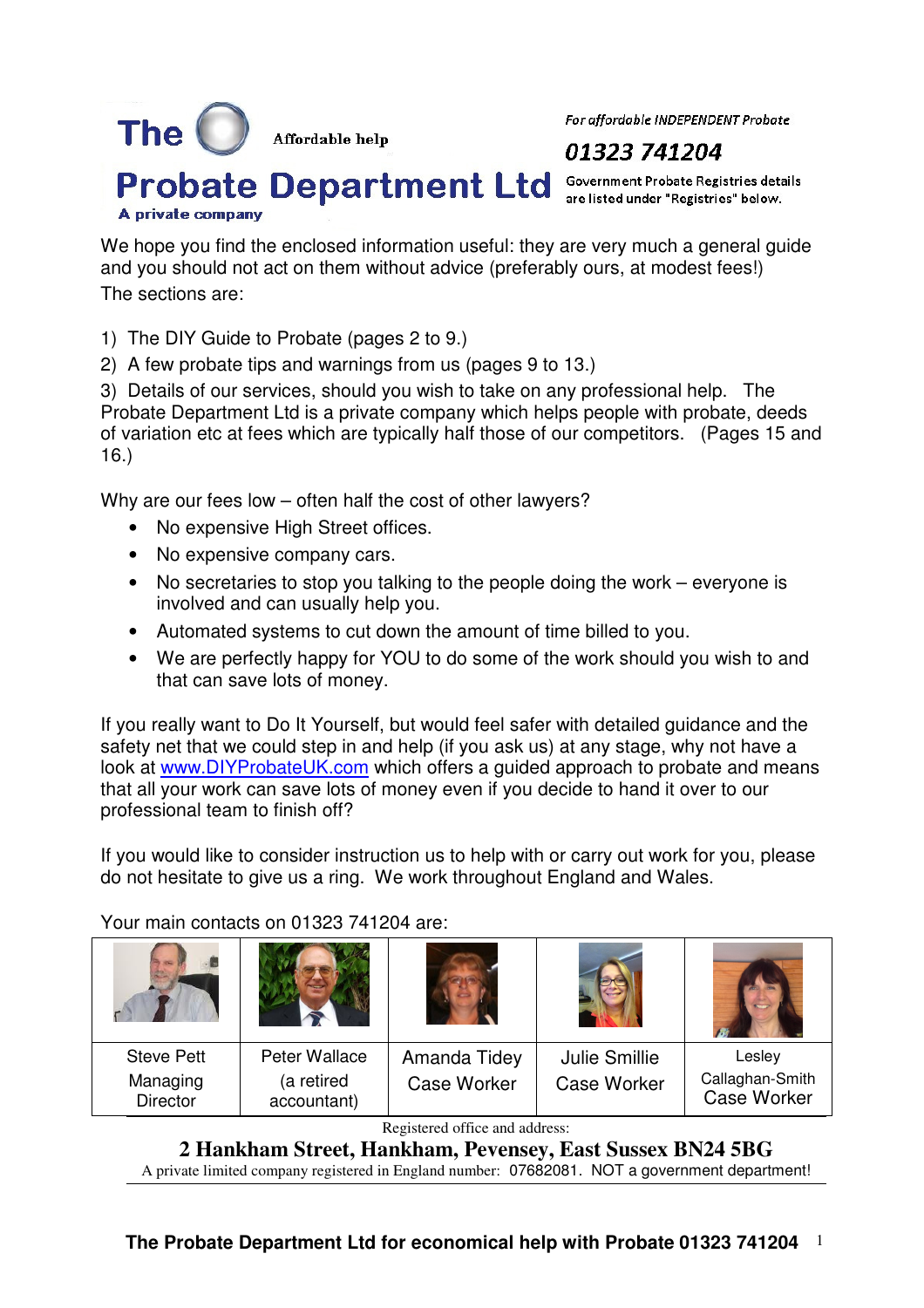

# **How to obtain probate**

# **What is the Probate Service?**

The Probate Service is part of HM Courts & Tribunals Service. It administers the system of probate, which gives people the legal right to handle the estate (for example, money, possessions and property) of a deceased person. We are nothing to do with them, being a professional firm:

our job is to help people with the process at relatively low cost.

**When a person dies**, they usually leave an **estate** (including money, possessions and property) and sometimes a Last Will.

A Last Will should name one or more executors who are responsible for collecting in all the money, paying any debts and distributing any legacies left to individuals or organisations.

In order to access the estate, the executor needs to apply to the probate registry for a document called a Grant of Representation or '**grant**'. This process is called **probate**. The grant establishes who can legally collect money from banks, building societies and other organisations which hold assets belonging to the deceased person.

The information in this leaflet refers only to the law in **England and Wales**. If the deceased person was permanently resident in Scotland, Northern Ireland or another country when they died, please contact the relevant authorities, or us if you need professional help.

# **What is the purpose of the Grant of Representation?**

A Grant of Representation establishes who can legally collect money from banks, building societies and other organisations that hold assets belonging to the deceased person. There are three types of Grant of Representation:

# **Probate** (a **grant** of probate)

Probate is issued by the Probate Service to the executor(s) named in the deceased person's Last Will.

# • **Letters of Administration (with Will)**

Letters of Administration (with Will) are issued when no executor is named in the Last Will, or when the executors are unable or unwilling to apply for the grant.

# • **Letters of Administration**

Letters of Administration are issued when the deceased person has not made a Last Will, or the Last Will they have made is not valid.

# **Is a grant always needed?**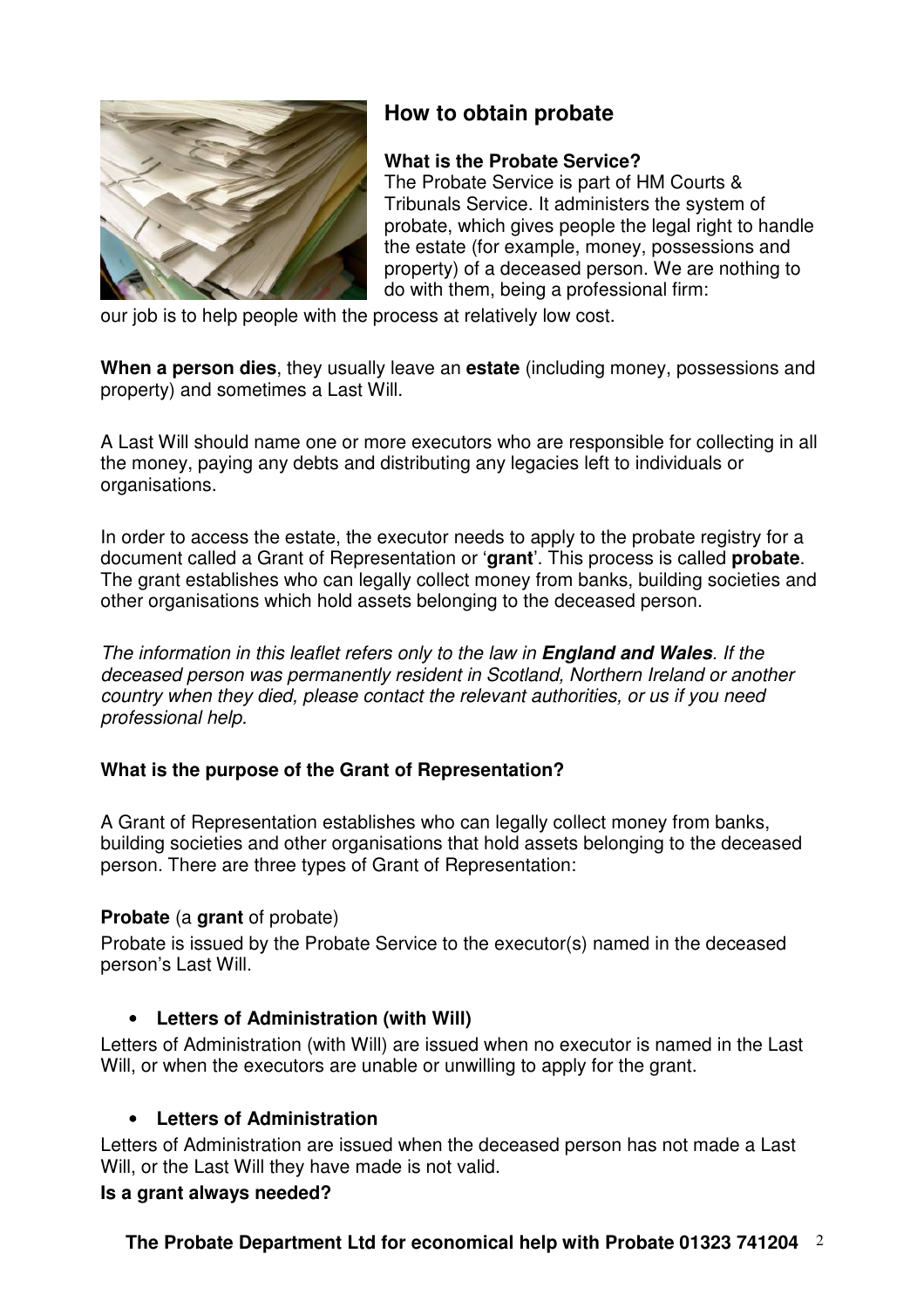Not every estate needs a grant. A grant may not be needed if:

• the home is held in joint names (as **beneficial joint tenants**) and is passing by survivorship to the other joint owner(s). This does **not** apply if ownership is a tenants in common, where probate **will** be required. **Watch out** for "severance of tenancy" or Property Trust Wills.

• there is a joint bank or building society account. In this case, the bank may only need to see the death certificate, in order to arrange for the money to be transferred to the other joint owner. However, a grant could still be needed to access assets held in other bank accounts or insurance policies. This does **not** apply if the second person is merely a signatory and not an owner – a distinction many people ignore. **Watch out.**

• the amount held in each account was modest. Most – but not all – will release amounts under £5,000. You will need to check with the organisations (banks, building societies or insurance companies) involved to find out if they will release the assets without a grant.

# **If none of the circumstances above apply, a grant may be required.**

# **Watch out. The above does NOT relieve you of the requirement to complete the necessary Tax forms if the estate could be taxable.**

You should ask anyone holding the deceased's money (such as a bank or insurance company) whether they will release it to you without seeing a grant. If they agree, they may attach conditions such as asking you to sign a statutory declaration before a solicitor. You can decide whether it is cheaper or easier to do this than to apply for a grant. At the end of the day, it only takes one firm to require a grant, and you have to go through the whole process.

Please note that a grant must be presented in order to sell or transfer a property held in the deceased's sole name or a share of a property held jointly with the deceased person's spouse or partner as tenants-in-common. Tenancy-in-common is a written agreement between two people who own a joint asset (usually land or buildings) generally evidenced at the Land Registry if the property is registered.

Normally, a married couple does not have tenancy-in-common unless they have special types of Will. If you aren't sure about this, you should contact us.

**Watch out. You cannot complete a sale on any property** owned solely or as tenants in common (where each partner owns a specific share) by a deceased person until the grant has been issued. Properties named in a Last Will cannot be sold until a grant has been obtained. If you put the property on the market, you may lose buyers and incur agents fees if a grant of probate is denied or takes much longer than expected – 6 to 12 months is not uncommon, though we usually obtain them much faster than that.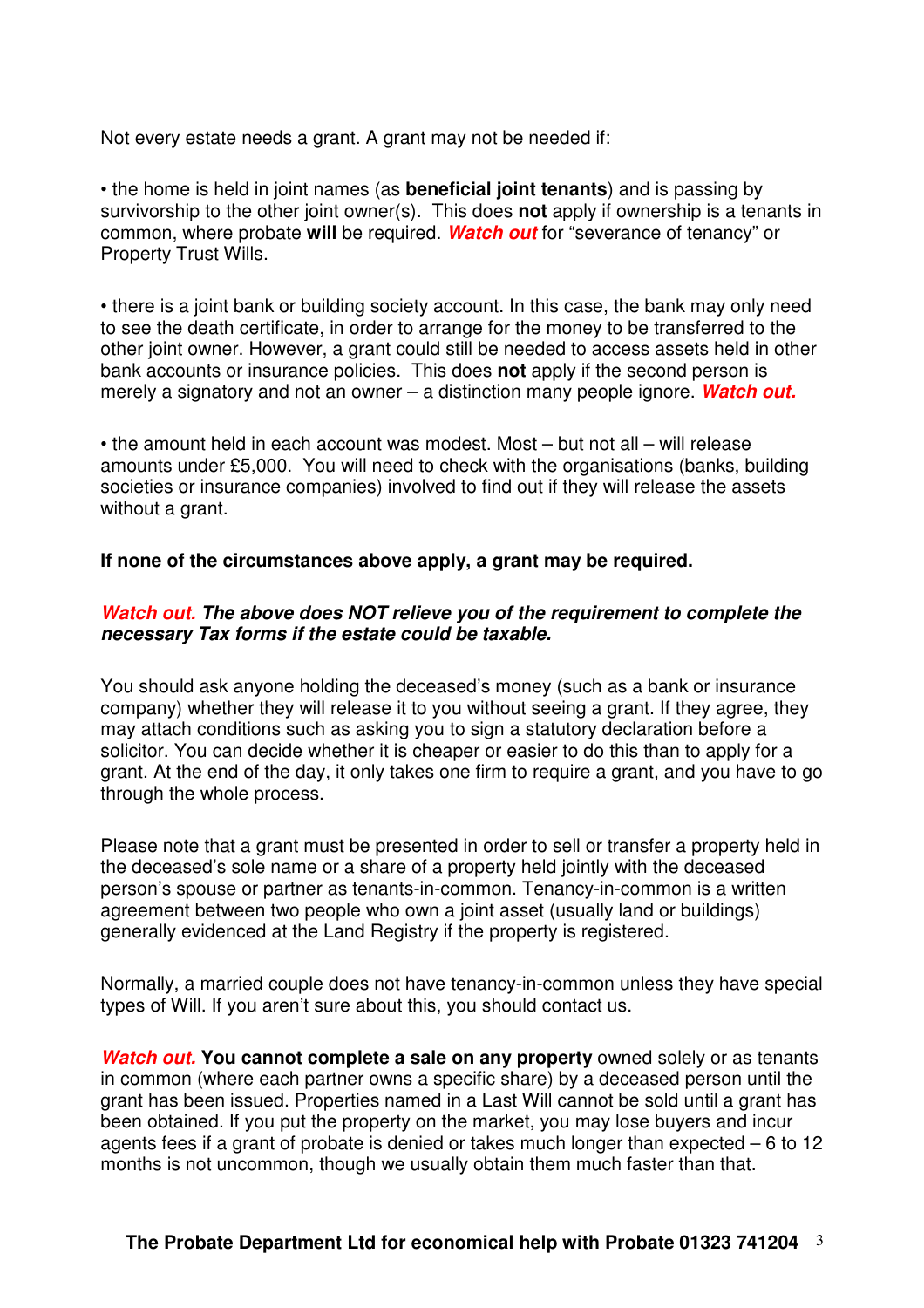**Watch out.** If Inheritance Tax is due and not paid within 6 months of the death, interest is charged**.** If a full and accurate account for Inheritance Tax is not received by the Taxman within 12 months, there will be **penalties**.

# **Who can apply for probate?**

It isn't necessary for everyone left money or property in a Last Will to apply for probate. Usually, only one person needs to do it – normally the executor(s) named in the Last Will. However, if the person/s entitled to the estate are under 18, two people are legally required to apply for probate. If this is the case they will let you know when they receive your application.

You can apply for probate if you are over the age of 18 and:

• you are an executor named in the Last Will;

• you are named in the Last Will to receive some or all of the estate (if there are no executors, or if the executors are unable or unwilling to apply);

• the deceased person did not make a Last Will and you are their next of kin, in the following order of priority:

- 1) lawful husband or wife or civil partner (a civil partnership is defined as a partnership between two people of the same sex which has been registered in accordance with the Civil Partnership Act 2004). **Common law partners cannot apply for probate** in preference to legal family**. Watch out.**
- 2) sons or daughters (excluding step-children) including children adopted by the deceased. (Children adopted out of the family can only apply in the estates of their adoptive parents and not their biological parents.)
- 3) parents
- 4) brothers or sisters
- 5) grandparents
- 6) uncles or aunts
- 7) If sons, daughters, brothers, sisters, uncles or aunts of the deceased person have died before the deceased, their children may apply for probate.

If you are not sure whether you are entitled to apply for a grant, contact us or the Probate Registry. If you are a distant relative, supply a brief family tree showing your relationship to the deceased person and any other living relatives who may be closer.

When more than one person wants to apply for a grant, they may make a joint application. A maximum of four applicants is allowed and they will all have to attend an interview with the Probate Service.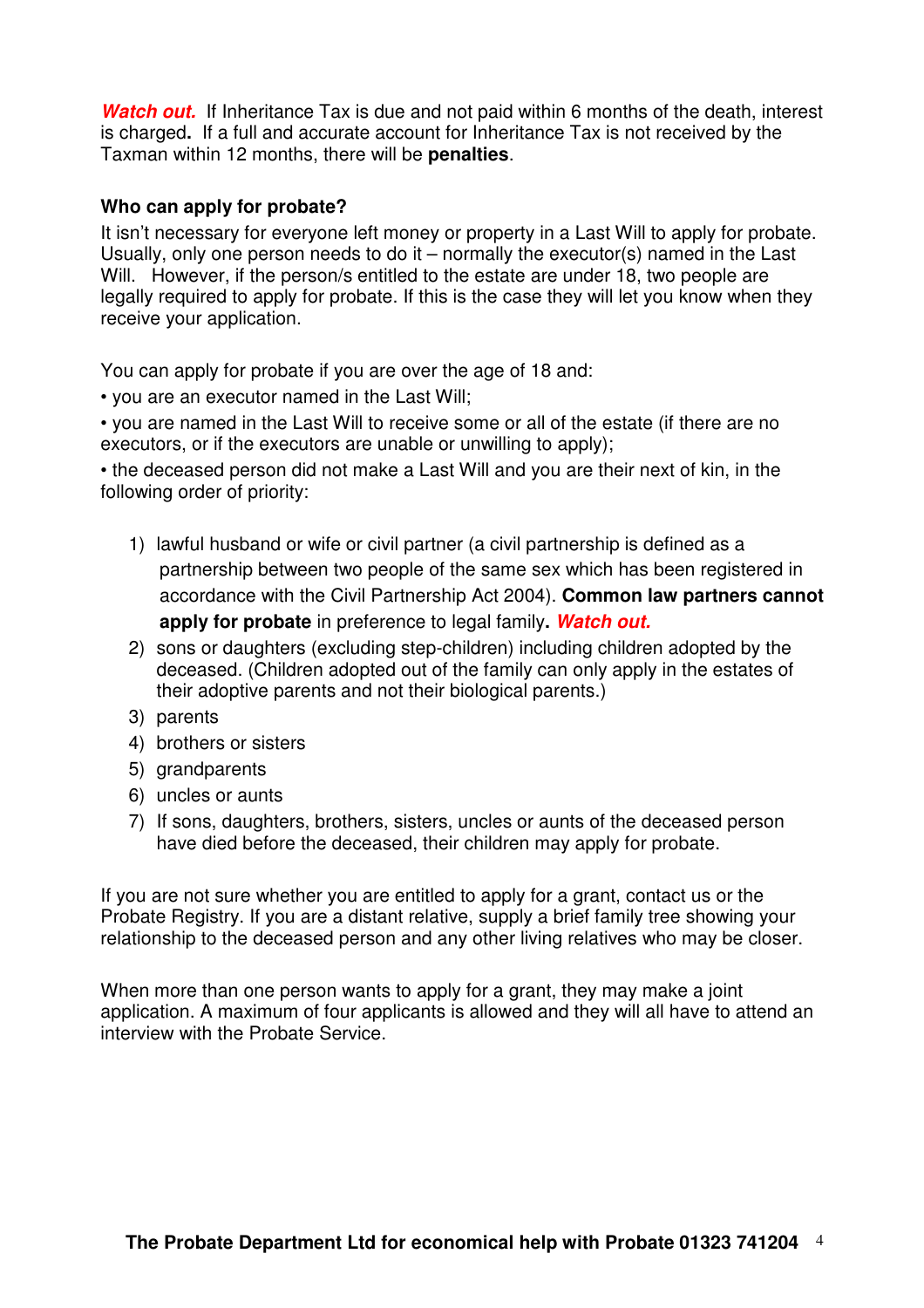# **Where will I find the Last Will?**

The original Last Will may be held at a solicitor's office or bank, or at the Principal Probate Registry in London. It may be among the deceased person's possessions. If you cannot find it, contact your local Probate Registry. If you do not send the Last Will, your application will take longer to deal with. **Watch out:** you are normally under no obligation to use the probate services of the firm who stored the Last Will. You may well find that their fees are considerably more than ours, if you do decide that you need professional help. **Watch out for fees where you pay an hourly rate AND a percentage.** This can triple the cost.

**Watch out.** Where firms have appointed themselves as executors, they will normally stand down without charge if asked to, though some less honourable firms may still try to charge you their full fee If they won't, contact Citizens Advice or the Law Society as appropriate. Do bear in mind that some Last Wills are complex, and not taking at least some advice could land you (personally) with a **massive Tax Bill**.

Watch out: if there are Trusts in the Last Will, you need professional advice, so give us a ring.

Some clients Last Wills may be stored with www.WillCustodian.co.uk but they provide storage certificates for clients and the executors, so if you don't have one of those it is pretty unlikely that Will Custodian Ltd will be involved as they keep in regular contact with clients as far as possible.

The Probate Registry will not return the original Last Will to you as it becomes a public record once it has been **proved** (in effect, approved by the Probate Registry and a grant issued). They will send you an official copy of the Last Will with the Grant of Representation. Once probate has been granted, *anyone* can obtain a copy of the Will.

#### **What if I don't want to apply for a grant?**

Executors may choose to give up all their rights to probate or they may reserve the right, called **power reserved**, to apply for probate in the future. This option is often used when the executors live in different parts of the country or it is not convenient for one of them to attend the interview due to work commitments. It does not always work out as well as one would wish though as people are not always as honest as you expect. **Watch out.**

Only the executor(s) who attend the interview will be named on the grant and only their signature will be required to release the deceased person's assets for transfer or sale. If the person who is entitled to the grant does not wish to apply, they may appoint someone else to be their attorney to obtain the grant on their behalf.

The Probate Registry will send a form for them to sign after receiving your application. If the person entitled to the grant has already signed an Enduring Power of Attorney (EPA) or a registered Lasting Power of Attorney (LPA) please file the original document with your application.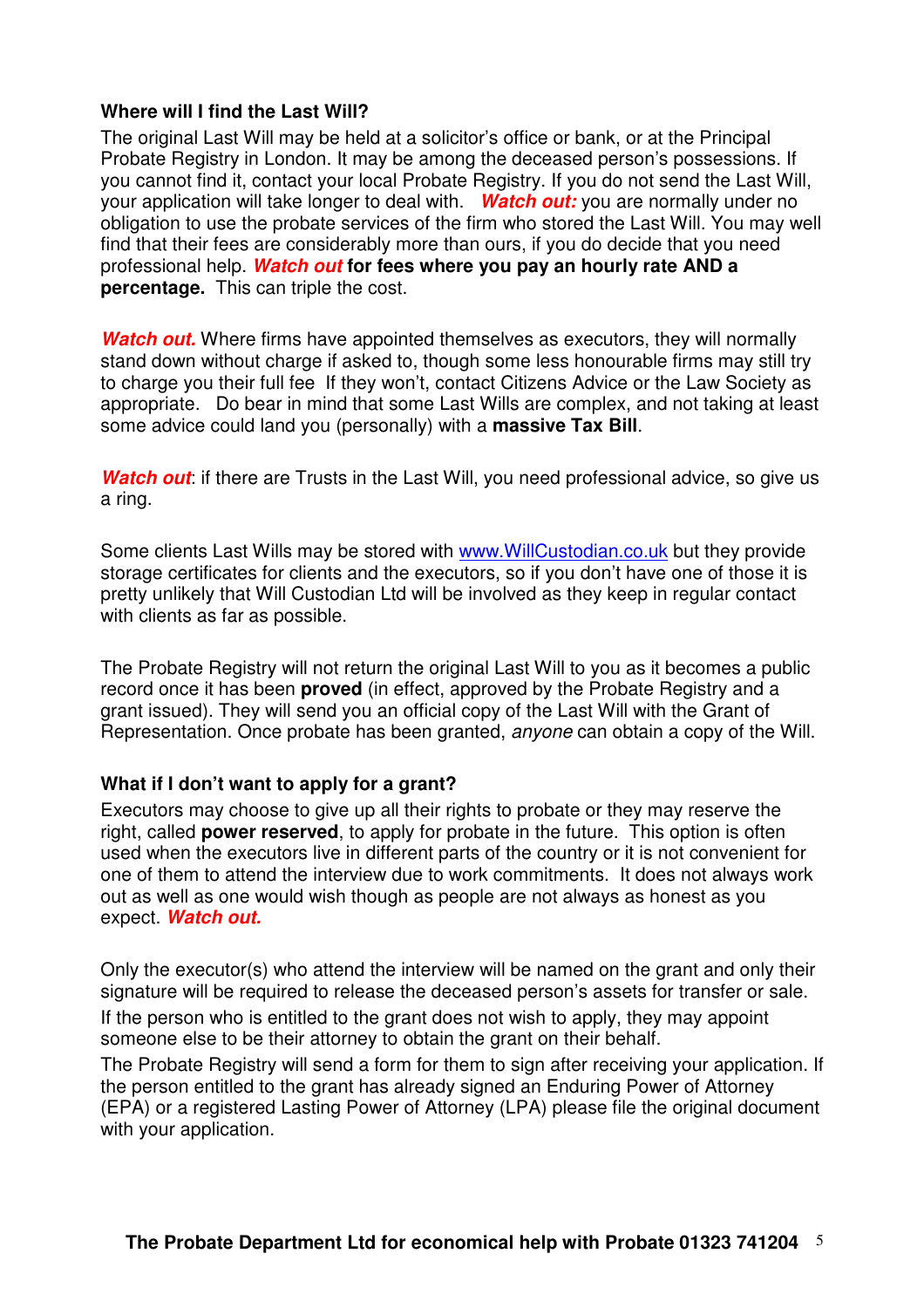# **Why do I need to think about Inheritance Tax now?**

The tax on the estate of a person who has died is called Inheritance Tax. It is dealt with by HM Revenue & Customs (HMRC) (Inheritance Tax). It only applies to a modest percentage of estates. If Inheritance Tax is due, you normally have to pay at least some of the tax before the Probate Registry can issue the grant.

The issue of the grant does not mean that HMRC (Inheritance Tax) have agreed the final Inheritance Tax liability. They will usually contact you again after you have received the grant. Subject to the requirements to pay some of the tax before obtaining the grant, Inheritance Tax is due six months after the end of the month in which the person died. HMRC (Inheritance Tax) will charge interest on unpaid tax from this due date whatever the reason for late payment.

# **Watch out Estates potentially over £325,000 when the second partner dies.**

What many people do not realise is that the estate for the first of a married or civil registered couple must be completed correctly and the information retained if the transferable Nil Rate Band Inheritance Tax allowance is to be available on the second death. **This can waste up to £130,000 in needless tax.** And just because the first estate is way below the limit doesn't mean the survivor won't win the lottery, or inherit.

# **How do I apply for a grant? We offer two cheap options:**

**a) www.DIYprobateUK.com** is an online service with plenty of online help to get you through the process, and the cost is much less than an hour of a solicitors time in a straightforward case. And if you can't cope, we can take over from where you got to and hopefully your work will save us a lot of time, and keep the bill down.

# **b) Do it Yourself Unaided**

You will need to follow the process explained here:

# **1) Complete the application form**

You will need to complete Probate Application form PA1, using Guidance Leaflet PA1A and IHT206. You can also get these forms from your nearest probate registry These documents can also be downloaded from the HMRC website or by ringing the nearest Probate Registry (numbers on our site under Registries).

On the application form, you must choose which Probate Registry interview venue you would like to visit – you can choose the one which is most convenient for you, and any other executors.

# **2) Complete the tax form**

When you apply for the grant, you will need to complete a tax form whether or not Inheritance Tax is owed. You should use form IHT205 if no Inheritance Tax is owed. If form IHT205 is not applicable to you, please contact HMRC (Inheritance Tax) for form IHT400. This simple step is the one which may well require a massive amount of work especially if good records are not available. The values of all of the joint and solely owned assets need to be accurately checked as at the date of death. Gifts made up to 7 years ago (and sometimes 14) may need to be ascertained as they may need to be used in calculating any Inheritance Tax due.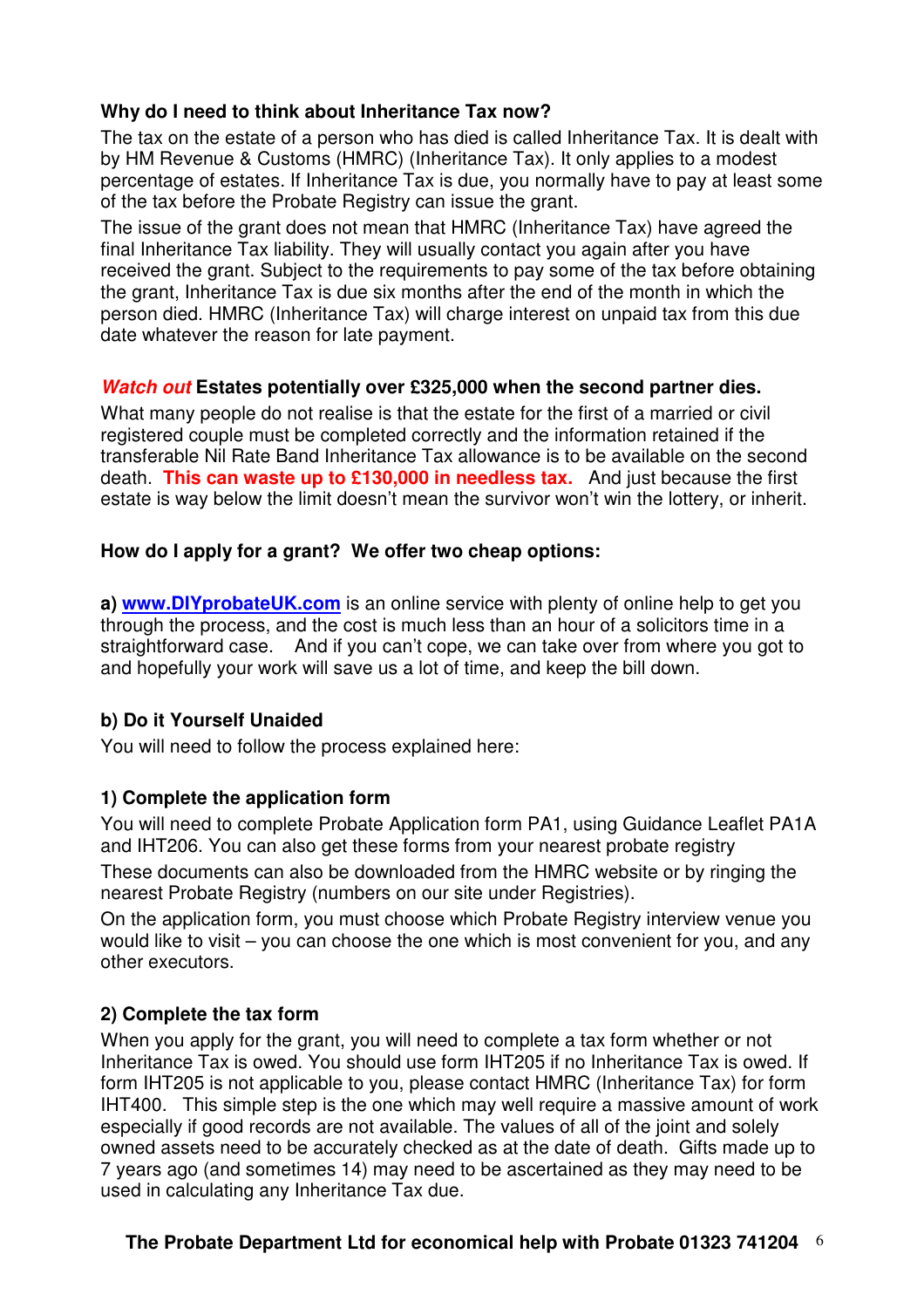The penalty for being late starts at £100, and the Taxman can add a further £60 for every day the IHT Return is late. Under normal circumstances this penalty will not exceed £3,000 or the amount of tax payable if less. If the penalty is not paid promptly, additional penalties may be imposed. **However**, if the tax is not paid in full on time, interest will be charged. If your calculations are challenged and prove incorrect penalties can be double the amount of tax due or incorrectly calculated – so if the tax was £100,000 and your return ignored gifts within the relevant period and said that no tax was due, the penalty could be as much as £200,000 making a total bill of £300,000. Estates with potential Inheritance Tax liabilities should pretty much always ask us for help, even if we don't do everything.

IHT due must be paid six months after the end of the month in which the deceased died.

# **3) Decide how many official sealed copies of the Grant of Representation you need**

Organisations like banks and building societies need to see sealed copies of the grant before they can release assets to you. They won't accept unsealed photocopies.

So if you want to deal with the estate quickly, you may want to order enough sealed copies of the grant to send to all the organisations you are dealing with at the same time. There is no guarantee that they won't be lost in the post or lost by the organizations you send them to, so spare copies are a wise investment!

# **4) Overseas Assets**

If there are any assets held outside England and Wales, you may require a special copy of the grant – usually referred to as a sealed and certified copy.

# **Additional copies of the grant.**

If any person or organisation holding assets insists on seeing an official copy of the grant, you can write to the probate registry which issued the grant to order more sealed copies. However, these will cost more than those ordered at the time of application, so it's important to decide before you apply for the grant how many copies you will need.

Make sure you enclose the correct documents:

• An official copy (not a photocopy) of the death certificate issued by the Registrar of Births Deaths and Marriages or a coroner's certificate.

• The original Last Will and any codicils (or any document in which the deceased person expresses any wishes about the distribution of his or her estate). Keep a copy of any Last Will or codicil you send the Probate Registry. Please do not attach anything to the Last Will by staple, pin etc. or remove any fastenings from the Last Will.

• Any other documents specifically requested by the Probate Service, such as a decree absolute.

• A cheque made payable to 'HM Courts & Tribunals Service' for the application fee, together with the cost of the number of official sealed grants you require.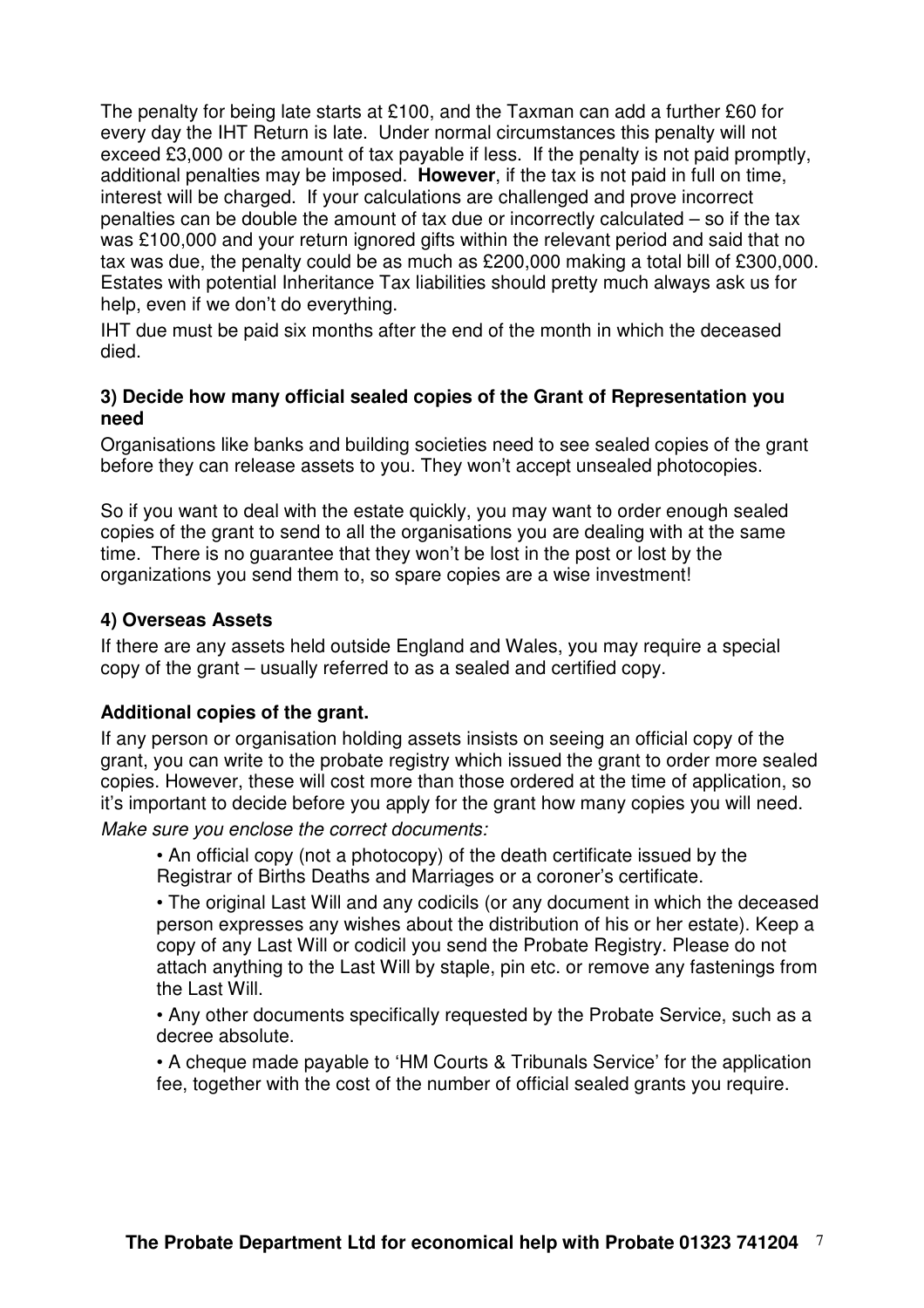# **Where should I send my application?**

You should send your application to the probate registry of your choice (see www.TheProbateDepartment.co.uk for a list of Probate Registry addresses – be careful not to send your application to an unmanned sub registry!) You should send your application by registered or recorded post. But please don't send them to us – we are a private company!

# **Processing the application**

When the Probate Registry receive your application, they will examine it and contact you if there are any queries. If you want an acknowledgement your application, send a stamped addressed envelope.

If your application is complicated, the Probate Registry may require you to sign additional documents or contact other people – for example, a witness to a Last Will – so that they can interview them or obtain their signatures on documents to help with your application.

If there are no problems, they will send you a letter (usually between 2 and 7 weeks after they receive your application) inviting you to a 10-15 minute interview at the location you have chosen. If you have chosen to be interviewed at a sub Registry – some of which only open every two months, it may be much longer, so do check first. If you are applying for a grant with someone else and they cannot come with you, you can arrange for them to attend an interview separately at a different location if necessary. This will, however, delay the issue of your grant.

# **What happens at the interview?**

The interview is simply to confirm the details you have given on the forms and to answer any queries you or the Registrar may have.

They also ask you to sign a form of oath and to swear or affirm before the interviewing officer that the information you have given is true to the best of your knowledge. You will be given the opportunity to swear on the religious book of your choice.

Take proof of identification which includes a photograph (such as your driving licence or passport) to the interview. Your appointment letter will tell you about any other identification which is required. The interview is your chance to tell the interviewing officer if your case is urgent or if you wish to collect the grant in person.

# **What happens after the interview?**

If everything goes smoothly, they will send you the original grant and copies of the grant (if you have requested them) and the original death certificate. The interviewing officer should be able to let you know how long this will take. If it is not possible to issue a grant, they will explain the reasons.

The Probate Registry retain the original Last Will, as it becomes a public record.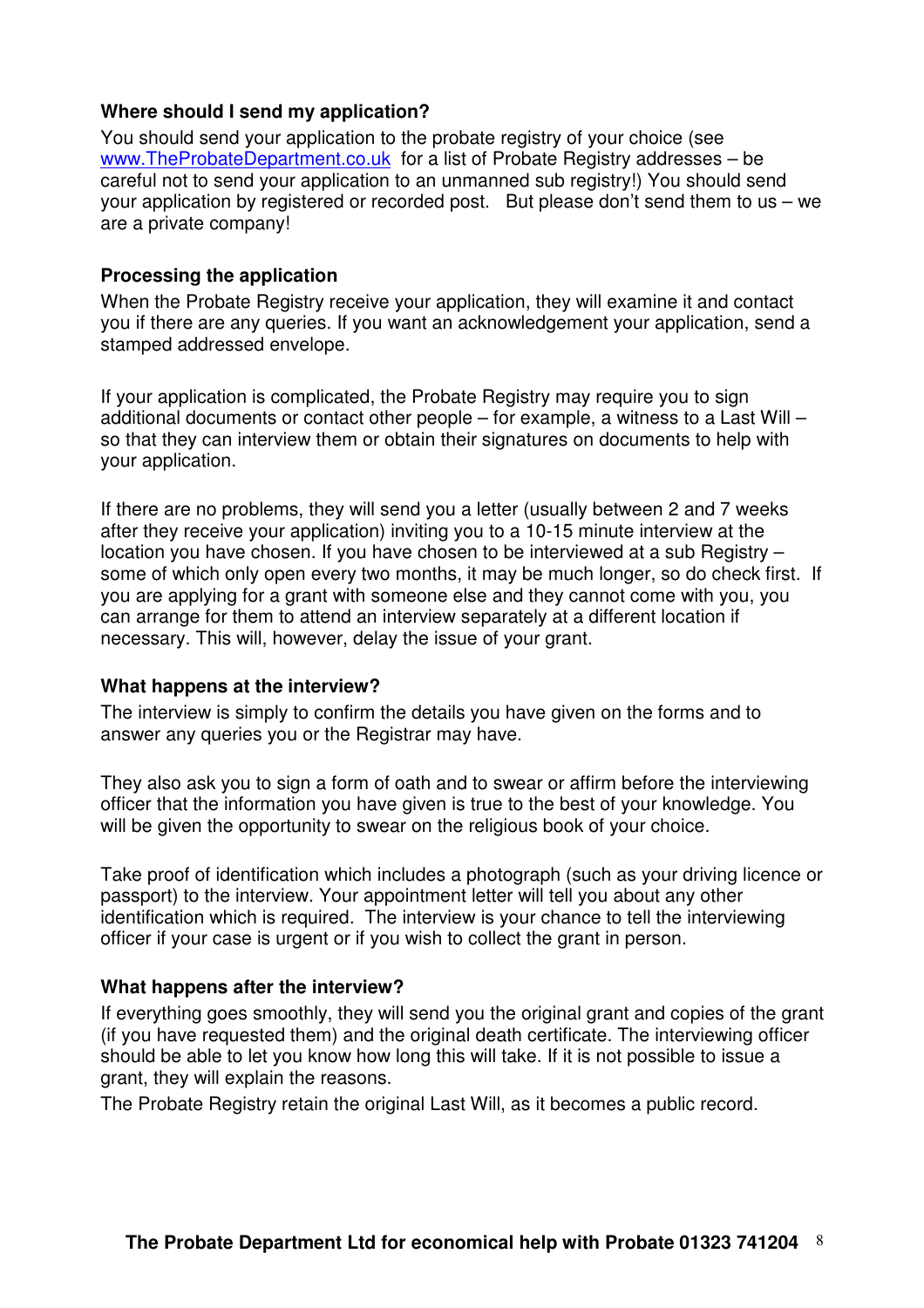# **How do I use the grant?**

When the grant has been issued you will receive information concerning your role as the executor. You will then have the legal right to ask any person or organisation holding the deceased person's money or property to give you access to these assets. These assets can then be released, sold or transferred as set out in the deceased person's Last Will.

## **All grants of representation are public records**.

The responsibility of the Probate Service ends when the grant is issued, and they cannot advise you on how to administer the estate. If you have any questions about this, you should contact us (preferably!).

If you do decide to do it yourself, we recommend considering www.DIYProbateUK.com to help you through the process.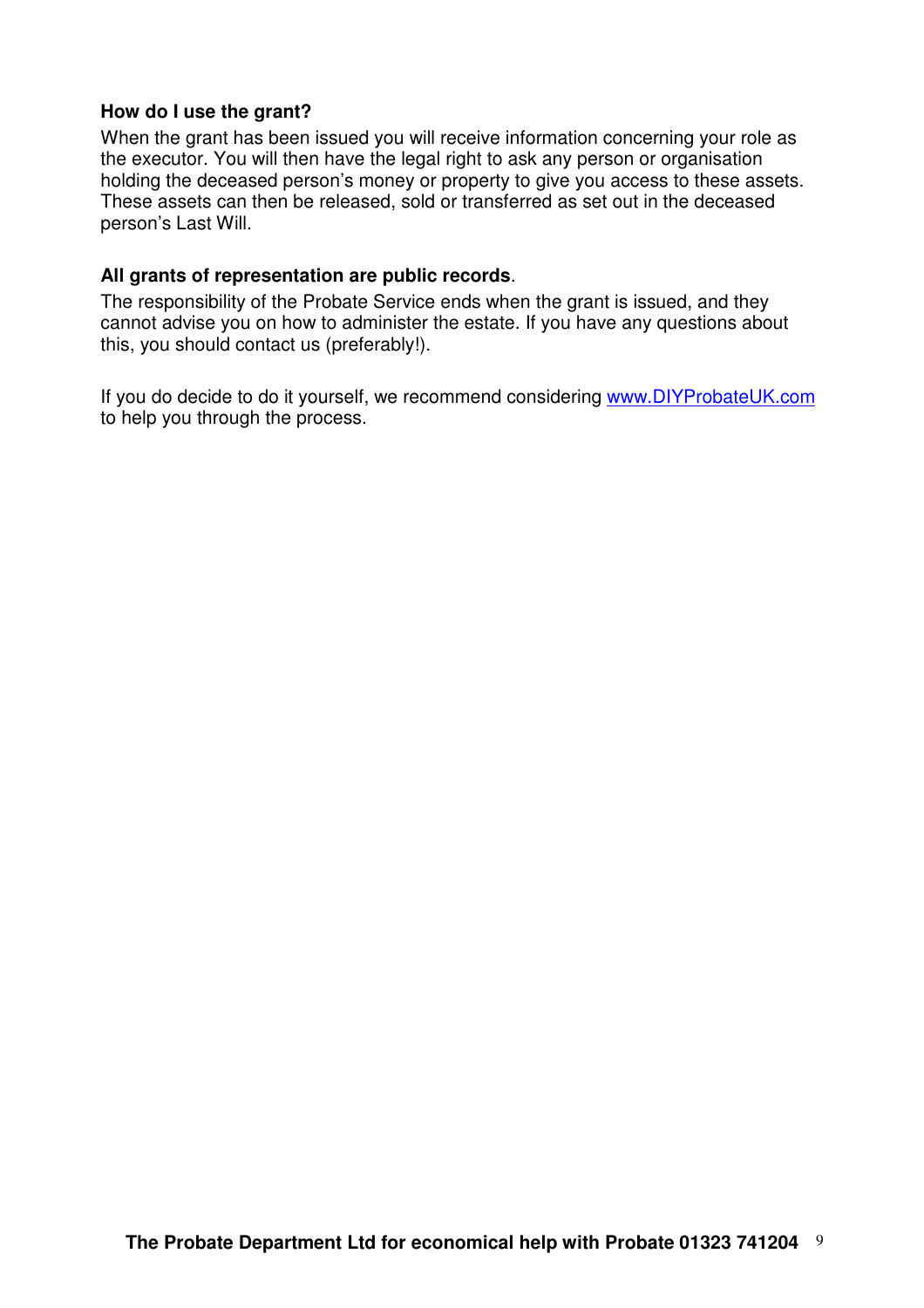# The **O** Economical help with probate **Probate Department**

**The Probate Department Ltd is a business offering probate help at sensible fees. We are not the Probate Registry, which is a Government Department. You can contact us on 01323 741204 or** info@ProbateD.co.ukshould you need help at relatively modest fees (typically half of those charged by High Street solicitors and banks.) Or go for some help at rock bottom costs at www.DIYProbateUK.com

**Tip 1** is to make sure you register the death as soon as possible, and ask for extra copies of the death certificate to speed the work of probate. The trouble is that most people will want to see the death certificate before they will give the executors any information at all. And when you do send the death certificate to banks, insurance companies etc, many will take weeks to return it, and some never will. And it costs more to get further certificates afterwards than it does to get extra at the time especially if you are employing professionals! We would typically suggest 6 to 10 copies. More if the estate is complicated.

**Tip 2** is to ask at the time the death is being registered if the Registrar' office is connected in to the **'Tell Us Once' Service** which notifies all relevant Government Departments in one go. Saves a lot of time. More on that shortly.

**More on registering a death** – download our free Guide What the Registrar Needs at **www.TheProbateDepartment.co.uk**

# **Tip 3 Funerals**

# **a) The Undertaker**

Most undertakers are part of big national chains, despite the names on the door. which may mean that they are under some pressure to hit sales targets. According to Channel 4's Dispatches, the Co-op are particularly target driven, and you may not even become aware of their cheaper options. Just make sure that you are aware of all the options and don't be guilt tripped or railroaded into going for more expensive options you don't want. If you do use a particularly good independent family run undertaker, please let us know as we're trying to add a list of good ones in each area to our website.

More time spend on ways to make the funeral as pleasantly memorable as possible – we often finds that giving away small remembrances is very positive.

# **b) Paying for the Funeral**

If the funeral hasn't taken place yet, you may find this site really useful:

http://www.pre-needfuneralplanning.co.uk/Funeral\_Books.html - we have pointed you at a page with relevant books on it, but the rest of the site is worth exploring too.

Many people with foresight arrange **pre-paid funeral plans**, so you should check to see if you can find any relevant documentation. Others arrange insurance plans which

# **The Probate Department Ltd for economical help with Probate 01323 741204** 10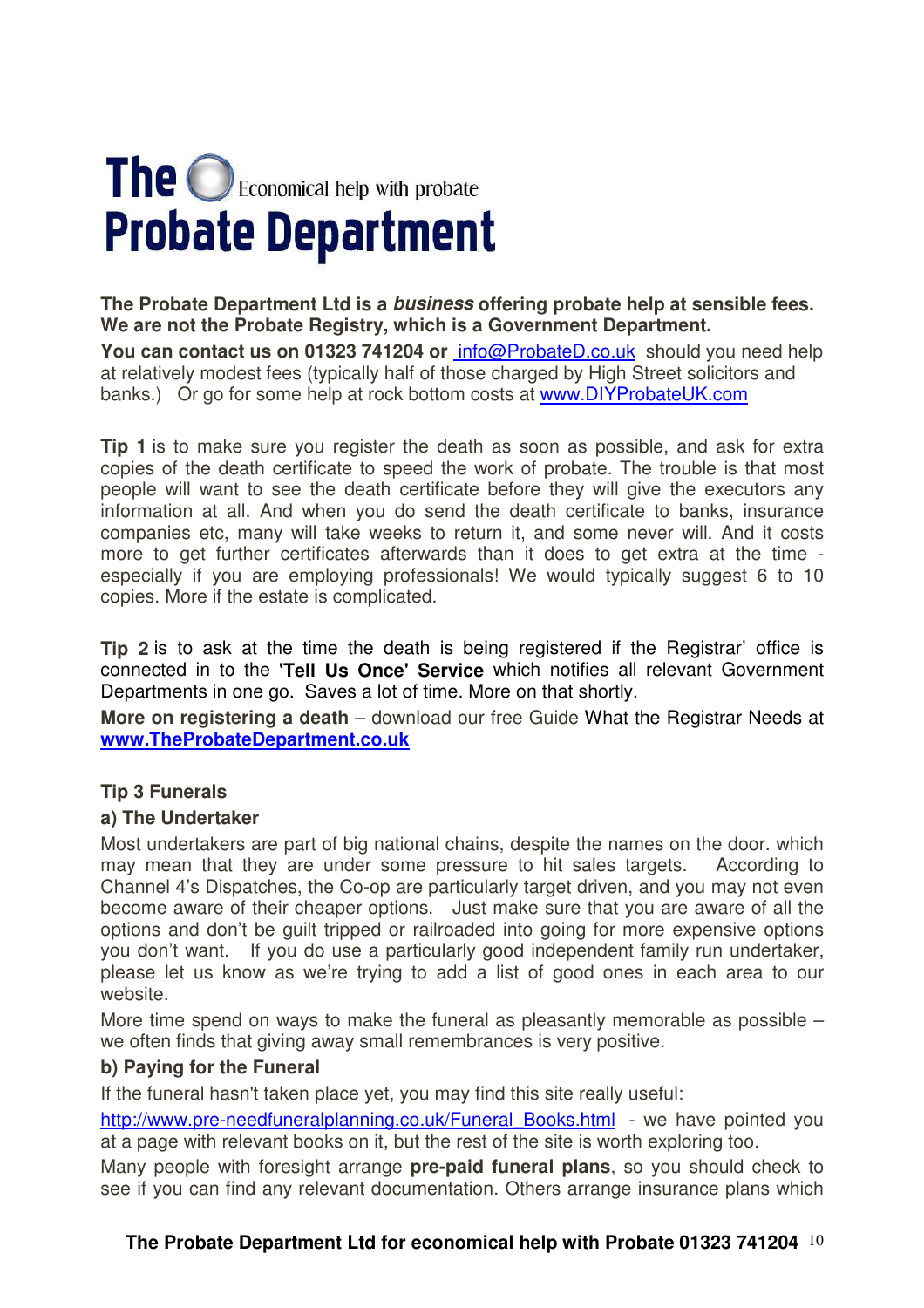provide a lump sum towards the funeral, the most common of which is Axa Sun Life. Personally, I prefer prepaid funerals, and that is what we recommend to our clients (details on request). If you take out a policy for £2,000 and inflation has doubled the cost of the funeral, then a pre-paid funeral plan probably offers better protection against inflation.

Common plans are Golden Charter, Golden Leaves, Coop etc etc.

Most banks will pay for the funeral out of the deceased's bank account or savings account if there is sufficient money, so it is always worth asking, as it avoids the family feeling they have to find the money themselves at what may not be the easiest of times. But don't expect the bank to cough up for a wake - they won't and you will end up footing the bill, at least in the short term.

If you or the deceased cannot afford a funeral, check out the Social Fund here: https://www.gov.uk/funeral-payments

This site is the only site we know of which provided independent advice on which **prepaid** funeral plan is most appropriate: www.PrepaidFuneralReview.co.uk

# **b) Funerals Thoughts**

Check out this quide to arranging funerals:

http://www.ifishoulddie.co.uk/arranging-a-funeral-c74.html

From our experience. it is very, very easy to upset people as everyone seems to know what the deceased wanted in terms of arrangements - but they all know something different. **Watch out.** This can lead to heated and even violent exchanges, so tread delicately.

The best thing is to have specific instructions from the deceased, and perhaps the second best (if you are the spouse or child) is to agree specific instructions with those close to the deceased - if handled sensitively and you really do implement what the deceased would have wanted rather than what you want, then it may save a lot of grief.

Just try not to tread on anyone's sensibilities!

And please don't persuade children or anyone else to see the body to say goodbye unless they REALLY want to or it is an essential part of your religion - it can scar them for life.

#### **Tip 4 Intermeddling Watch out.**

If you are not the properly appointed Executor in the Will, or there is no Will, then you can lumber yourself with the job and associated liabilities by acting as if you were the executor - the legal term is "intermeddling." Acts of charity, humanity or necessity are usually OK, for example arranging the funeral (see previous tip) ordering food for dependents etc are normally fine as is moving property into a safe place. Going beyond this can make you liable and, if you are an executor, make it impossible for you to stand down. So be vary careful to do the minimum that is essential at this stage.

# **Tip 5 Personal Liability Watch out.**

Remember that the executors retain a permanent and PERSONAL liability for any mistakes - for example, making an incorrect tax return, or not tracking down a beneficiary. The Taxman in particular can and will levy very substantial penalties if you accidentally or deliberately mislead him about any tax which might be due.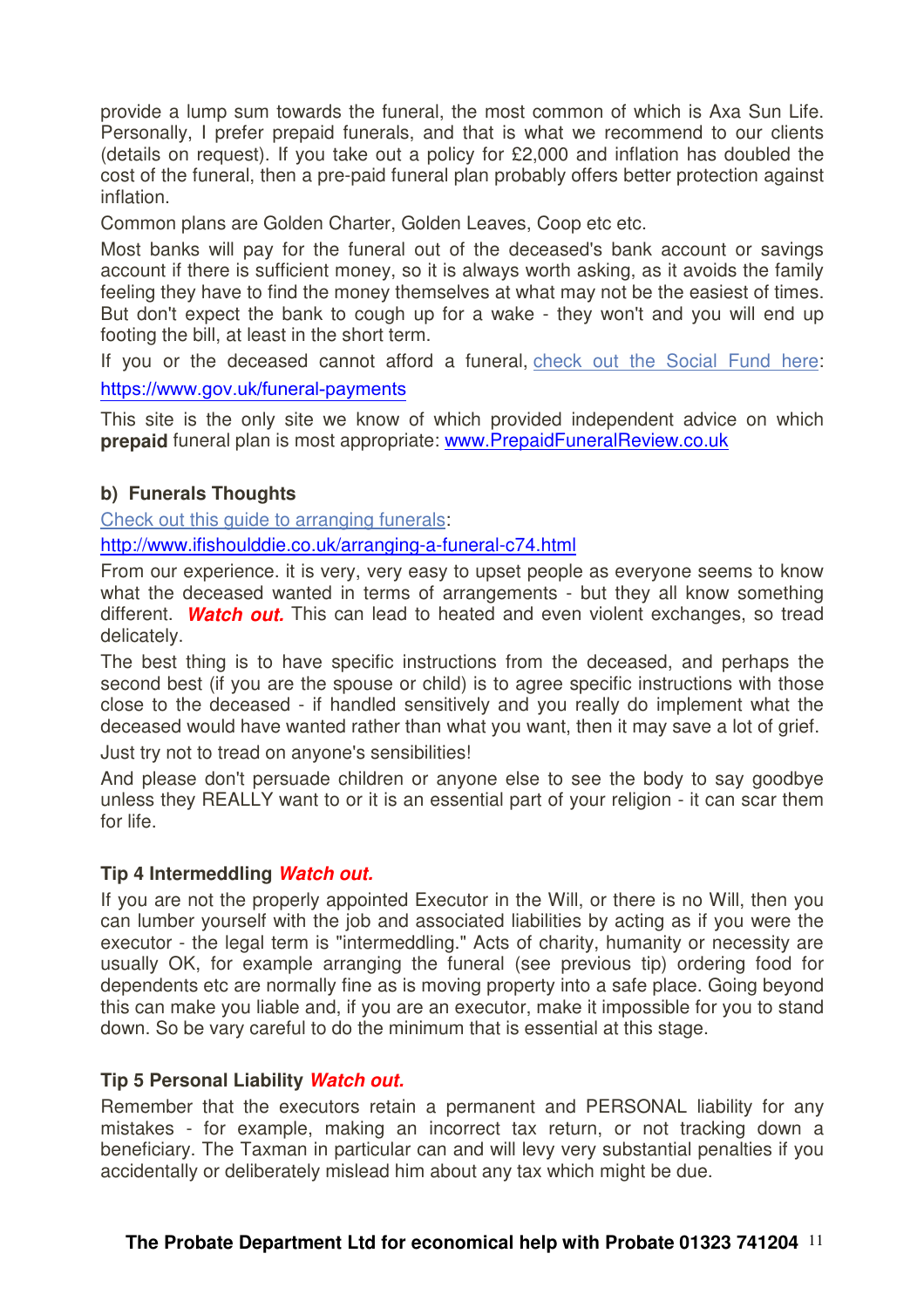# **Tip 6 - The Will**

Just over half of us have a valid Last Will and testament when we die.

A substantial number of Wills are never found, and many are never signed in front of two INDEPENDENT witnesses (which means they are not valid). If there are overseas assets, you have to be especially careful that an overseas Will does not exist which might have cancelled the UK Will - not at all uncommon. **Watch out.**

If you can't find the Will, ask the local Law Society to circulate their members with the name, address and date of birth of the deceased and the Society of Will Writers (01522 687 888) to do the same. It won't always work, but you do need to try. Some Wills are stored by the Principal Probate Registry whose details can be found along with other suggestions at http://www.WillCustodian.co.uk. Not only do they give the testator and the executors nice laminated certificates of storage, which won't get lost as easily as a single letter from a solicitor, they also actively help people to keep their legal planning up to date. The Law, Tax and Personal circumstances change all the time, so even a 3 year old Will may be out of date.

# **Tip 7 Will With Trusts or Beneficiaries Under 18**

Wills with Trusts in and Wills where children under the age of 18 are beneficiaries. This means a Trust will automatically be created which complicates matters, so you are more likely to need our help. If the trust runs past the age of 18 life gets more complicated still. **Watch out.**

Trust started back in the days of the Crusades, where knights might be away from home for years, and needed someone to run their estates while they were away - on trust. There were a few problems to start with until the Courts started to formalise the Law of Trusts, and now Trusts are a part of every day legal planning:

- To protect children, at least until they are 18
- **For tax planning purposes.**
- To protect homes from being sold by local council to pay care fees.
- To avoid disputes from people claiming dependence on the deceased an increasingly common issue which can cost a fortune to defend against. Let us hope this won't be an issue with the person you are dealing with as it could be years before everything is sorted.

We had a case a while back where the widower decided to ignore professional advice and carry out probate himself: not only did he open himself up to a charge of theft (from his own children) he created a potential tax charge - quite unnecessarily - of over £100,000. There was no evil intent in this case at all, and none of the family were unhappy - fortunately.

The lesson is that you should take professional advice if there is any form of trust in the Will you are dealing with.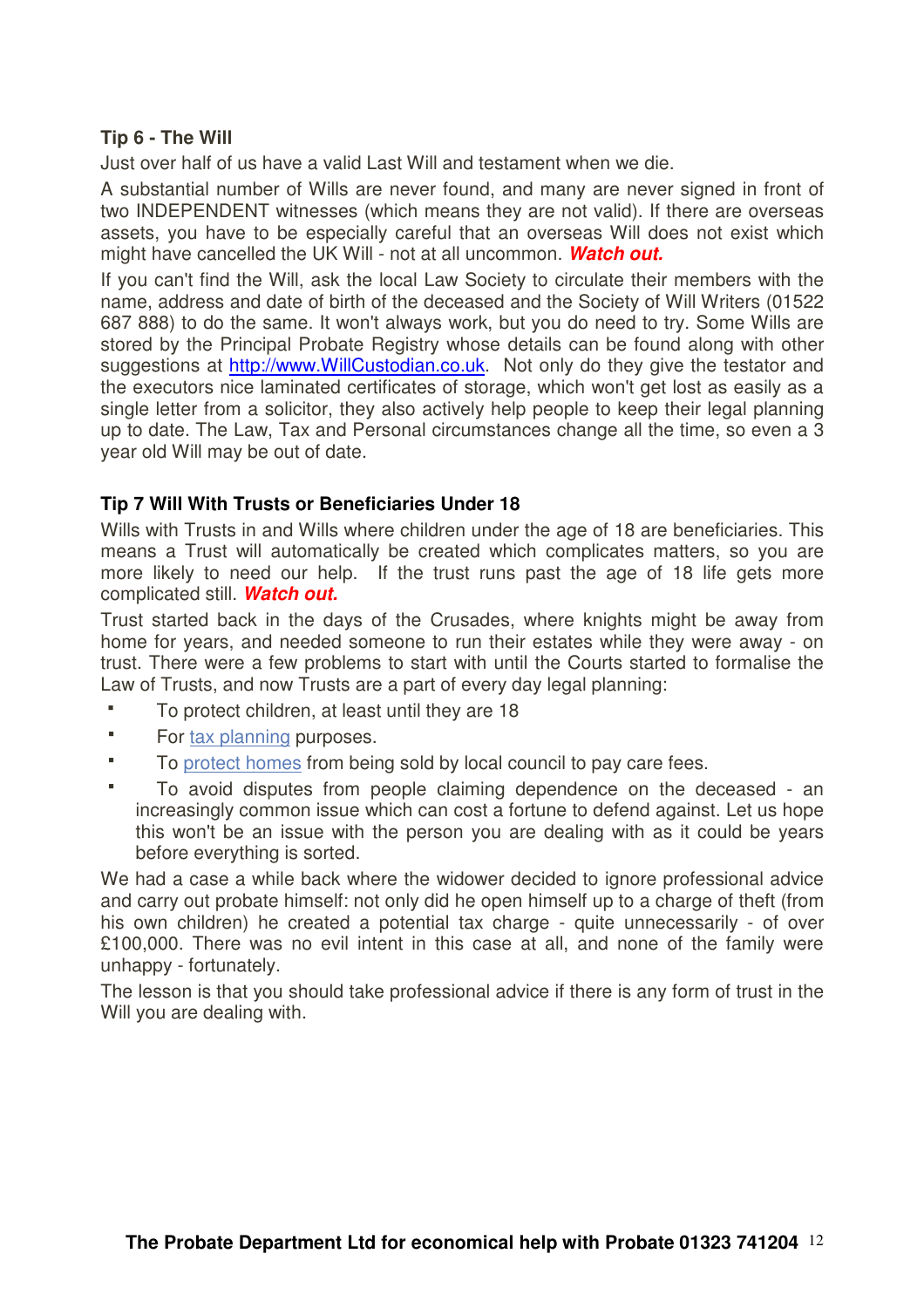# **Tip 8 What If there is no Will?**

If there is no will (known as dying intestate) the process is more complicated and the Rules of Intestacy will decide who benefits. An application for a grant of letters of administration (an official document, issued by the court, which allows administrators to administer the estate) will need to be made. And everything doesn't go to the spouse, and NOTHING goes to a long term partner without a legal battle (unless the property is in joint ownership, and then it will depend on the type of joint ownership.)

The person to whom letters of administration is granted is known as the administrator. The administrator is the person who has the legal right to deal with the affairs of the person who has died, and is determined by a set order of priority. The administrator will usually be a close relative of the person who has died, if there is one. There may be more than one person who has an equal right to do this.

# **Tip 9 Life & Pensions – Claiming the Benefits**

Very often the institutions will be the ones who insist that a full Grant of Probate is applied for - I know in my fathers case we had to do so before one life company would release a £1,500 investment.

Many **life insurance policies** are written in Trust and some investments are written in TRUST which means that the policy has been earmarked for certain beneficiaries and is controlled by the appointed Trustees. This will usually mean that it is NOT part of the estate for probate purposes (a blessing) – but it may be for Inheritance Tax purposes. If you can't find a copy of the Trust deed, ask the persons IFA or the life company for a copy, though they will probably want a copy of the Will and an original death certificate before they will give you a copy, especially if you are not one of the Trustees. Ring them first and ask what they want from you.

Not all life policies are in Trust - some older ones are "assigned" to the mortgage lender, often a lender who no longer exists or who no longer has a mortgage on the house. If you are lucky and the policy is assigned, sending the death certificate may wipe out the mortgage. That said, very few life policies are assigned these days, and if they are neither assigned nor in trust they may well just form part of the estate, except where they are Joint Life policies where generally the proceeds will go to the survivor if it is not in Trust.

Many investments are (legally) life policies - normally known as Investment Bonds - so the same may apply to them - ask the family IFA (if you haven't got one, we know lots of them!)

# **Tip 10 - This one is for Beneficiaries and Executors**

I know this is a bit early, but it might affect exactly when you pay out beneficiaries. It may even be appropriate to do a Deed of Variation to create a Trust to look after the beneficiary to avoid them losing State Benefits, though this would been cheaper and better organised in the Last Will.

Many State Benefits are means tested - which may mean that receipt of a lump sum inheritance disqualifies them from receiving it. Many don't realise this, and if they don't. they could end up in Court, so please do warn them.

With **prior** planning it is possible to avoid this issue - email our Will Writing colleagues support@apww.co.uk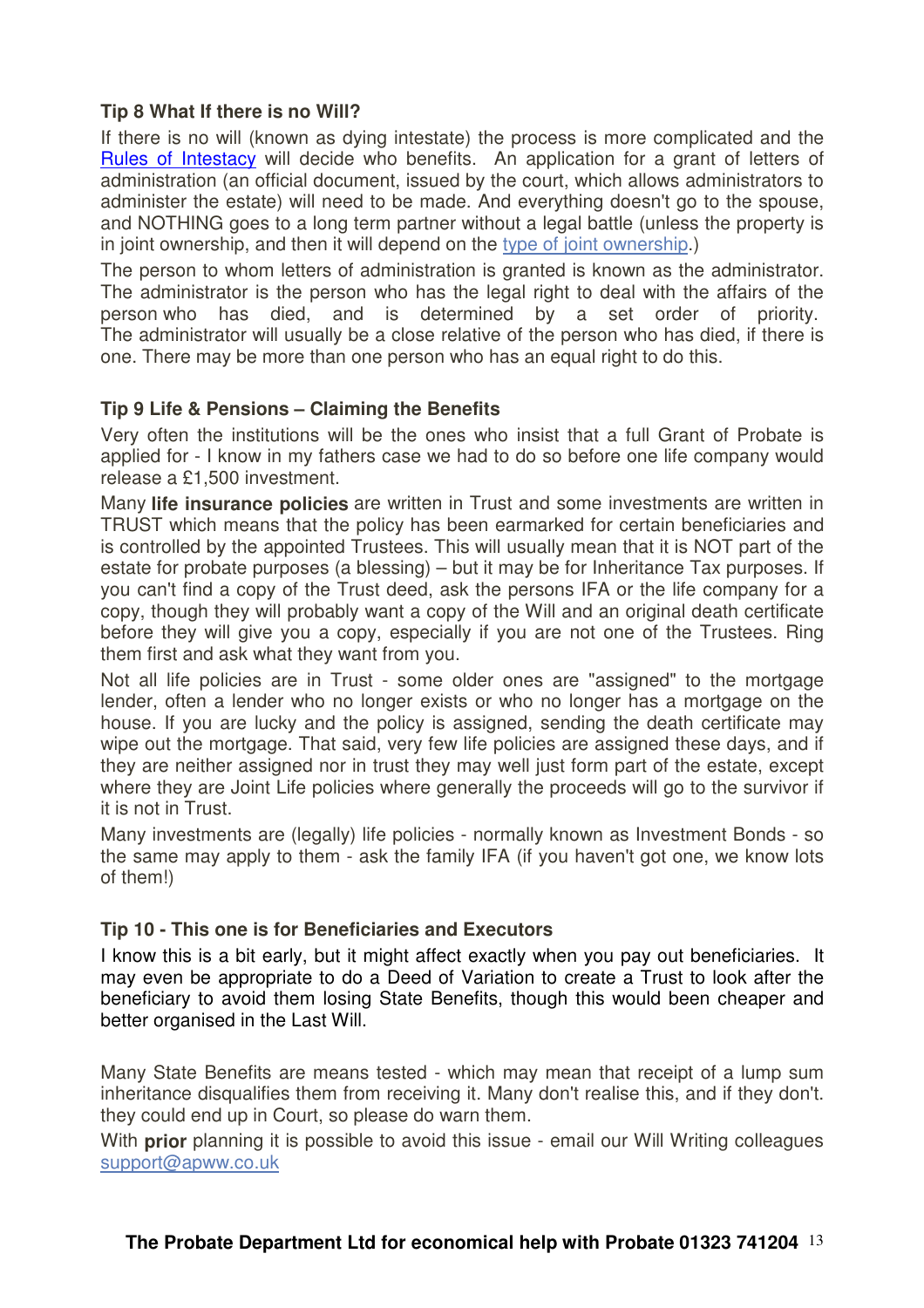# **Tip 11: Claim Bereavement Payment, Bereavement Allowance or Widowed Parent's Allowance**

You may be able to get a one-off payment or regular payments if you have been bereaved.

A Bereavement Payment is a one-off lump sum based on your late husband or wife's national insurance (NI) contributions. It used to be called Widow's Payment.

Bereavement Allowance is a regular payment, paid for 52 weeks from the bereavement, and based on your late husband or wife's NI contributions. It used to be called Widow's Pension.

Widowed Parent's Allowance is a regular payment which you may be able to get if you are a parent whose husband, wife or civil partner has died and you have a dependent child or young person (aged 16 and under 20) for whom you receive Child Benefit. It used to be called Widowed Mother's Allowance.

Bereavement Payment, Bereavement Allowance and Widowed Parent's Allowance are available in England, Scotland and Wales only.

The Bereavement Benefits link below provides more information on these payments and allowances.

Bereavement benefits (money, tax and benefits section)

# **Conclusion.**

We at the Probate Department Ltd hope that you find these tops useful (and will let us know if anything needs to be added – email me personally steve@ProbateD.co.uk . Should you want any help, you know where we are – our instruction form follows.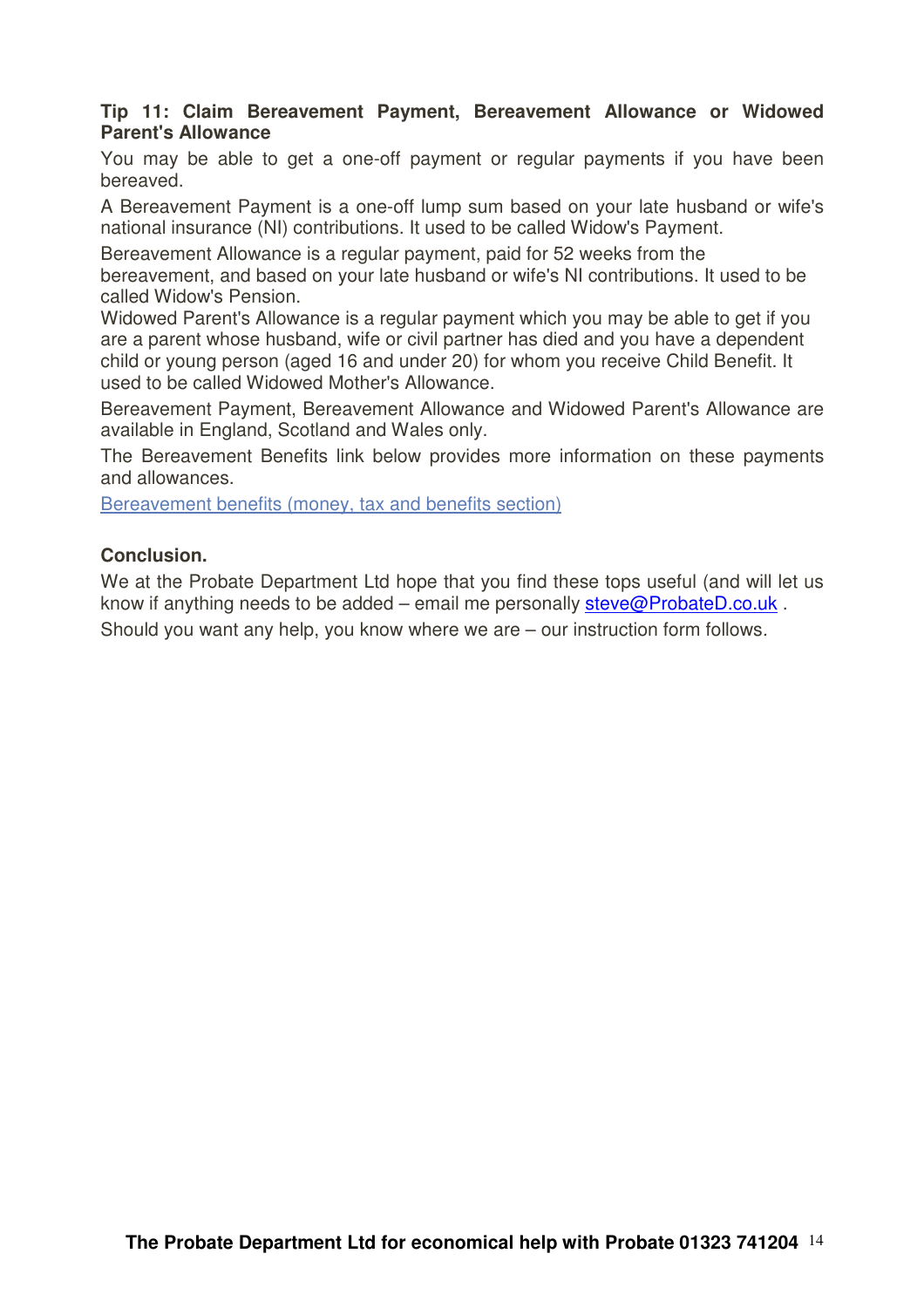#### **NEVER attach anything to or mark a Last Will as it may invalidate/cancel the document Do call us to go through this form which is relevant where there is a valid Will.**

#### **INSTRUCTION to obtain a Grant of Probate ONLY for the NON TAXABLE estate of:**

| Date of<br>death | Marital status at time of death |
|------------------|---------------------------------|
|                  |                                 |
|                  |                                 |
|                  | Postcode:                       |
|                  |                                 |

| Has death been registered? | If Yes please send us an original death |
|----------------------------|-----------------------------------------|
| certificate.               |                                         |

Has funeral taken place? Yes/ No If not, please give details and check if there is a plot or a pre-paid funeral plan. Has it been paid for? Yes/ No Cost of funeral £

**Is there a valid Will?** If yes, please send us a copy. No Will? Please supply a **complete** family tree.

| National Insurance no. of |  |  |  |  |  |
|---------------------------|--|--|--|--|--|
| deceased:                 |  |  |  |  |  |

#### **For fixed fee probate we need just ONE contact, who will be the first named below.**

| Executors (first named only is our contact) | date of birth | relationship to deceased |
|---------------------------------------------|---------------|--------------------------|
|                                             |               |                          |
|                                             |               |                          |
|                                             |               |                          |
|                                             |               |                          |

#### **Contact details for executor 1:**

|               |        | Postcode: |  |
|---------------|--------|-----------|--|
| <b>Phone:</b> | Email: |           |  |

Our terms and conditions of business are at http://www.theprobatedepartment.co.uk/contactus/tob/ or on request. The fixed fees of **£800 plus VAT** and **disbursements** (typically £50 to £60) are for Grant application on the basis of you providing us with **a full and accurate list** of the deceased's assets and liabilities with the **values at the date of their death**. Please send an initial £200 by cheque, card or bank transfer.

If you have additional questions or wish us to deal with other work, for example; writing to asset and liability holders, collecting in the assets or dealing with beneficiaries, we charge at the rate of £115 +VAT an hour for a Case Worker and £150 +VAT for a Supervisor (rate as at January 2012, subject to annual review and VAT), plus any out of pocket costs. More complex work is charged at £195 +VAT per hour, only after discussion and agreement. Fees will be invoiced on a monthly basis and either claimed from the Estate or person instructing as works progress.

The person issuing the instructions can ask us to stop work at any time but remains irrevocably committed to paying the fees (which in practice would normally be recovered from the estate.)

#### **Your acceptance of our terms**